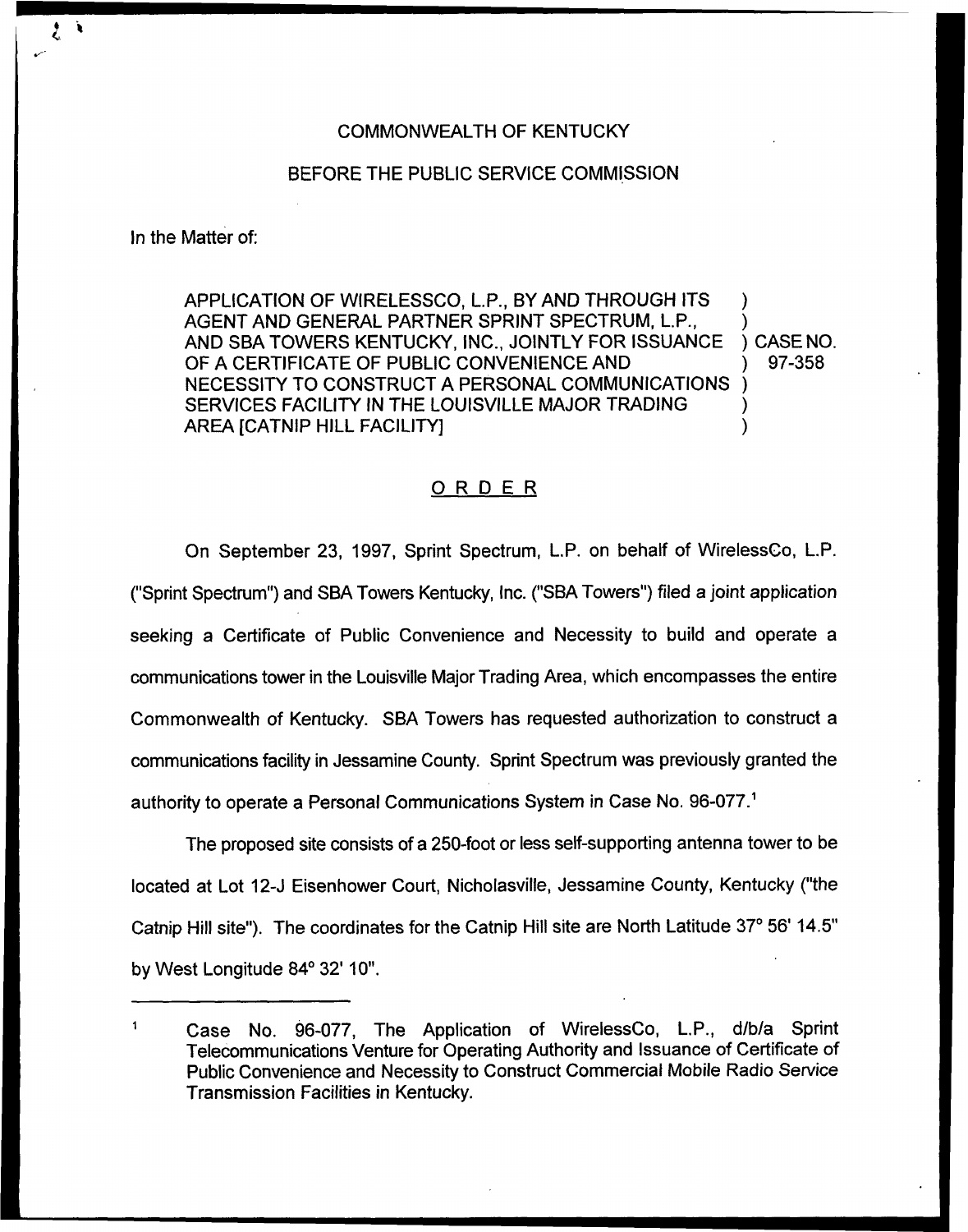SBA Towers has provided information regarding the structure of the tower, safety measures, and antenna design criteria for the Catnip Hill site. Based upon the application, the design of the tower and foundation conforms to applicable nationally recognized building standards, and the plans have been certified by a Registered Professional Engineer.

Sprint Spectrum has demonstrated the need for a communications tower at the Catnip Hill site. Pursuant to KRS 100.324(1), the Catnip Hill site's construction is exempt from local zoning ordinances; however, SBA Towers notified the Jessamine County Planning Commission of the pending construction. SBA Towers has filed applications with the Federal Aviation Administration ("FAA") and the Kentucky Airport Zoning Commission ("KAZC") seeking approval for the construction and operation of the Catnip Hill site, Both applications are pending.

SBA Towers has filed notices verifying that each person who owns property within 500 feet of the Catnip Hill site has been notified of the pending construction. The notice solicited any comments and informed the property owners of their right to intervene. In addition, notice was posted in a visible location on the proposed site for at least two weeks after the joint application was fited. To date, no intervention requests have been received.

Pursuant to KRS 278.280, the Commission is required to determine proper practices to be observed when it finds, upon complaint or on its own motion, that the facilities of any utility subject to its jurisdiction are unreasonable, unsafe, improper, or insufficient. To assist the Commission in its efforts to comply with this mandate, SBA Towers should notify the Commission if this antenna tower is not used to provide communications services. Upon receipt of such notice, the Commission may, on its own motion, institute proceedings

-2-